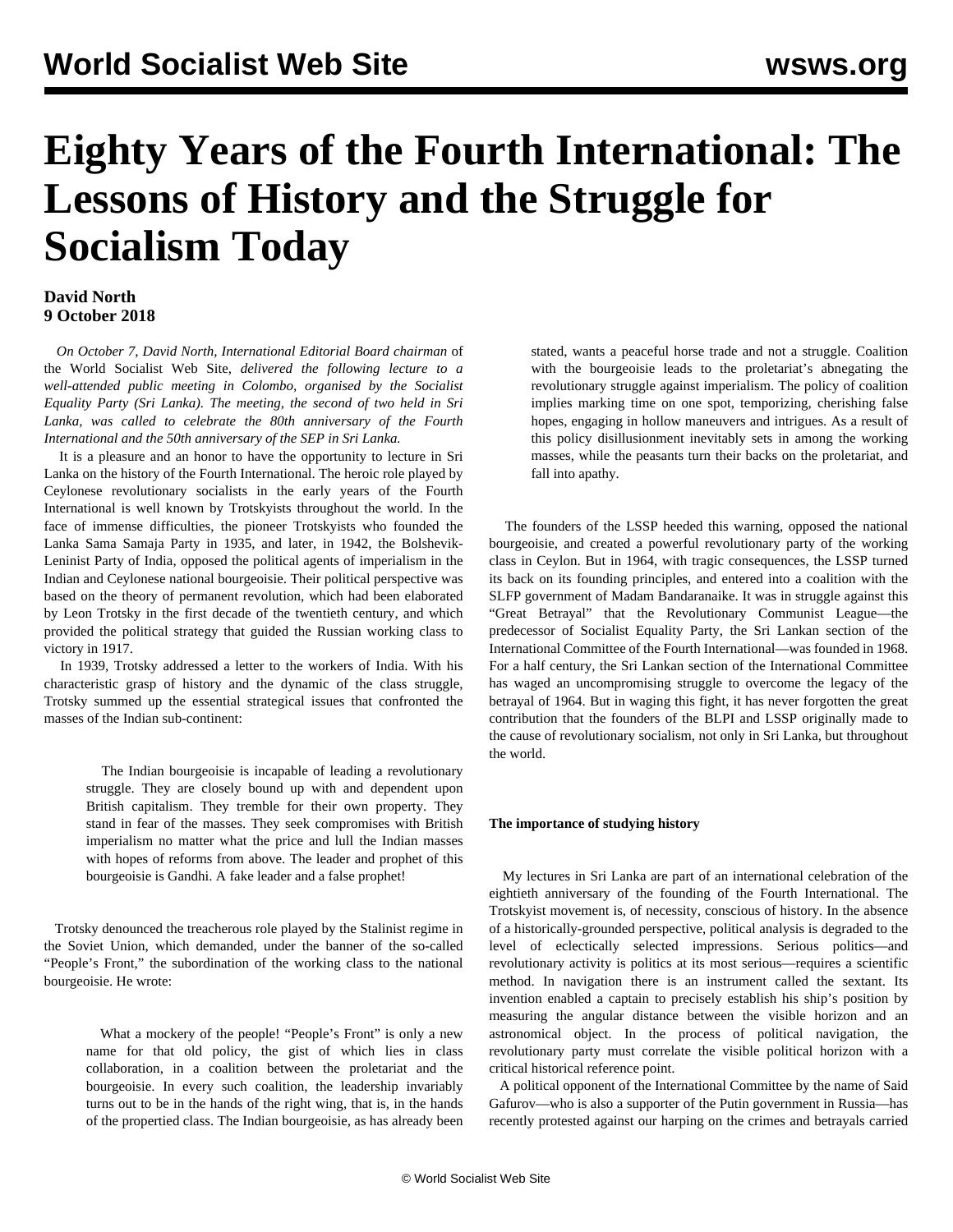out by the Stalinists. Why can we not just let bygones be bygones, and find ways to work together with the political heirs of Stalin? Why should we let past crimes and betrayals get in the way of collaborating today? After all, our opponent complains, Trotsky was assassinated in 1940, seventy-eight years ago; and Stalin died in 1953, sixty-five years ago. The Soviet Union was dissolved in 1991, twenty-seven years ago. Why is it still necessary to recall Trotsky's references to the "river of blood" that divided the Fourth International from the Stalinists, who, during the late 1930s, carried out a campaign of political genocide against the finest representatives of revolutionary Marxism in the Soviet Union?

 This opponent declared that "today the differences and contradictions between Trotskyism and Stalinism have only a historical, not a political character," no more relevant to the present than the differences "between Robespierre and Hébert or Danton which are only of interest to historians." These differences, our opponent asserts, "are important to study, but only for the sake of historical lessons (and history, to be honest and slightly cynical, never teaches anyone anything.")

 The argument being made by our opponent is that history and politics exist in different and unrelated spheres. The study of history may be of some abstract intellectual interest. But it teaches us nothing that is of any particular value for our present day practical political activity. Those who argue in this way have absolutely nothing in common with Marxist politics. The revolutionary movement develops its program and activity through the continuous critical reworking of historical experience. Without a historical reference point, it is impossible to navigate through the turbulent currents of the class struggle. Moreover, how can a revolutionary party train its young cadres, and the working class as a whole, without studying the monumental revolutionary events of the past century?

 The twentieth century was the most revolutionary in history. On every continent the oppressed masses were drawn into the vortex of struggle against capitalism and imperialism. The century witnessed, in 1917, for the first time in history, the conquest of political power by the working class, under the leadership of the Bolshevik Party. Mass communist parties emerged throughout the world, reflecting the desire and determination of the working class to put an end to capitalism and establish a socialist society.

 And yet, by the end of the century, despite all the struggles and sacrifices, the capitalist class held power throughout the world. The Soviet Union, which arose out of the 1917 revolution, had been dissolved by its own government. In China, the ruling Communist Party became the most ferocious advocate of capitalist economics. We now live in a world of staggering levels of social inequality. How is this process of political regression to be explained?

 All over the world, outrage over existing conditions is mounting. "Capitalism" is once again becoming a dirty word. There is a renewal of interest in socialism, as an alternative to the existing social order. But, it must be stated bluntly, what is clearly absent amidst this progressive striving is knowledge of the great political experiences and revolutionary struggles of the past century. The very word "revolution" lacks substantial content, in terms of an understanding of its social foundations, class dynamics and political strategy.

 Young people, born in the aftermath of the dissolution of the Soviet Union and the restoration of capitalism in China, have little knowledge of how these events came about, let alone a detailed knowledge of the histories of the Russian and Chinese revolutions. They are not familiar with the actual theoretical and political content of terms such as Stalinism, Maoism, or, for that matter, Castroism. Of course, young people all over the world are familiar with the romantic and evocative image of Che Guevara, but they know nothing of his political strategy and program—which were, if I may speak frankly, utterly bankrupt.

## **The impact of academic attacks on Marxism**

 Of course, young people cannot be blamed for their limited knowledge of the revolutionary upheavals of the past century. From whom and from where are they to acquire the necessary knowledge? The capitalist media certainly will not dispense knowledge that may contribute to the overthrow of the existing social order. But what about the universities, with their many learned professors? Unfortunately, the intellectual environment has been for many decades deeply hostile to genuine socialist theory and politics. Marxist theory—rooted in philosophical materialism—was long ago banished from the major universities.

 Academic discourse is dominated by the Freudian pseudo-science and idealist subjectivism of the Frankfurt School and the irrationalist gibberish of post-modernism. Professors inform their students that the "Grand Narrative" of Marxism is without relevance in the modern world. What they actually mean is that the materialist conception of history, which established the central and decisive revolutionary role of the working class in capitalist society, cannot and should not be the basis of left-wing politics.

 For the theoreticians and practitioners of middle-class pseudo-left politics, there is no need to study the history of the revolutionary struggles of the past. Its lessons contradict all their politically opportunist and reactionary nostrums. Indeed, Trotsky is anathema in these intellectual circles. But it is impossible to fight for socialism in the twenty-first century without studying and assimilating the lessons of Trotsky's struggle against Stalinism in the twentieth century. This remains the fundamental theoretical and political struggle of the last century, of the most profound and immediate significance to every critical issue of political strategy that confronts workers and all those seeking seriously the correct path of struggle against capitalism in the contemporary world. That is why it is necessary to give a brief summary of the historical and political origins of the Fourth International.

#### **The significance of Trotsky's struggle against Stalinism**

 The founding of the Fourth International in September 1938 is a critical milestone in the history of the Trotskyist movement, the political culmination of the struggle that Leon Trotsky had waged over the previous fifteen years—beginning with the formation of the Left Opposition in the Soviet Union in October 1923—against the bureaucratic degeneration of the Russian Communist Party under the leadership of Stalin.

 The far-reaching international implications of Trotsky's struggle against the Stalinist regime emerged in late 1924, when Stalin advanced the claim that it was possible to build socialism in the Soviet Union apart from the international struggle against the world capitalist system, and without the successful revolutionary overthrow of the capitalist ruling class in the major imperialist centers of Western Europe and North America.

 The program of "socialism in one country"—a fundamental break with the internationalist strategy that underlay the Bolshevik Party's conquest of power and the subsequent founding of the Communist International in 1919—gave political expression to the interests of the growing bureaucracy within the Soviet Union, whose privileges were derived from its usurpation of political power and the exploitation, in its own interests, of the resources of the nationalized economy created in the aftermath of 1917. The totalitarian dictatorship established by Stalin was the political means—murderously suppressing Marxist revolutionaries and employing police terror as its basic instrument—by which the bureaucracy defended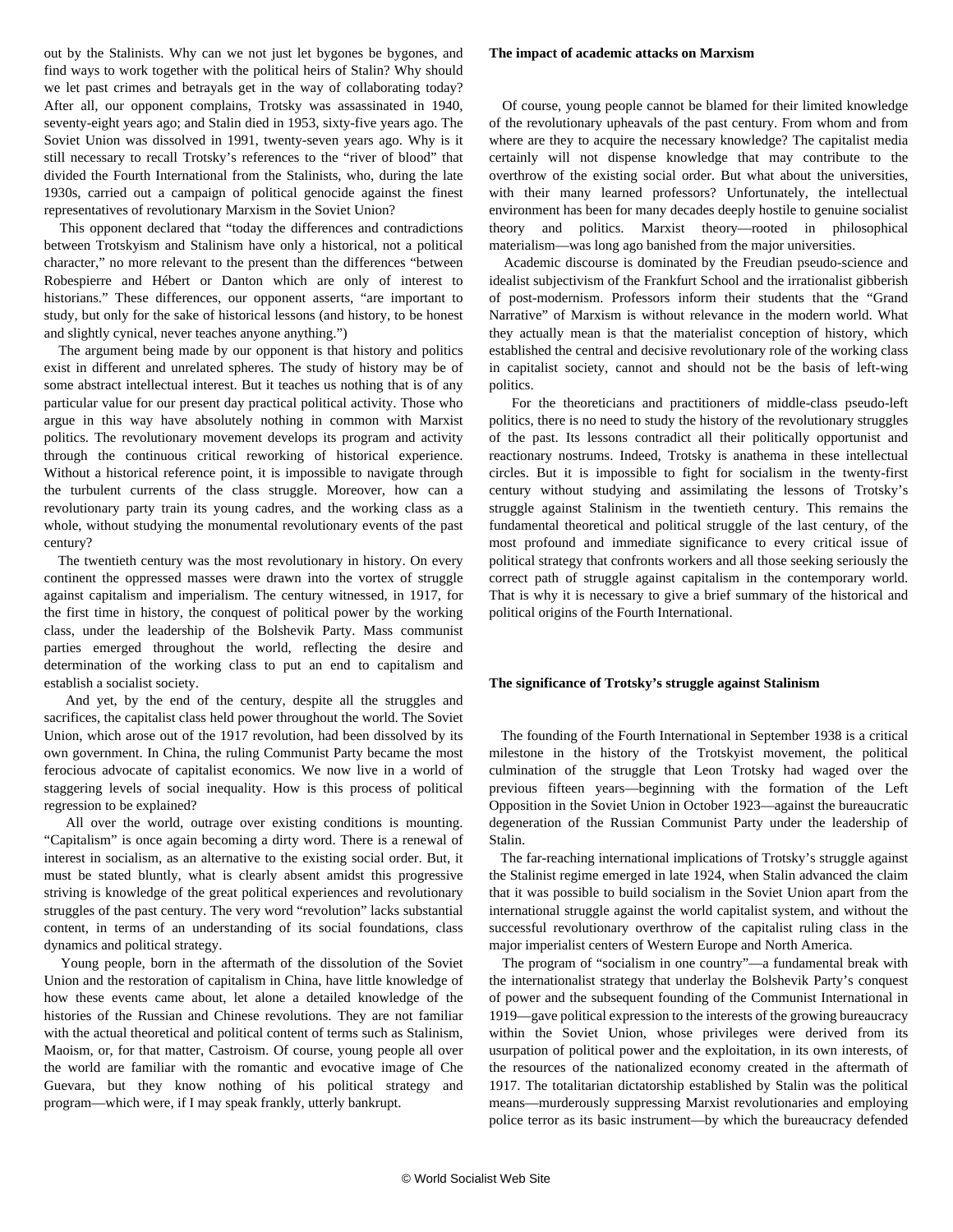its privileges and enforced social inequality within the Soviet Union.

 The nationalist degeneration of the Soviet regime found its most devastating impact in the transformation of the Communist International into an instrument of Soviet foreign policy. In seeking to defend the nationalist orientation implicit in the theory of socialism in one country, the Stalinist bureaucracy claimed that socialism could be built in the USSR, as long as military intervention by the imperialist powers was forestalled. Thus, the aim of the Communist International was redirected toward the search for and cultivation of foreign allies, even if the forging of these alliances came at the expense of the revolutionary struggles of the working class in the countries where the Stalinist regime was seeking alliances with bourgeois and petty bourgeois forces.

## **The tragedy of the Chinese revolution**

 The political consequences of the subordination of the Communist International to the national opportunism of the Soviet bureaucracy found tragic expression in China, where Stalin had insisted that the Chinese Communist Party accept the political authority of the bourgeois Kuomintang and its leader, Chiang Kai-shek. Stalin had come to view Chiang as a potential ally, and portrayed him as a trusted leader of the antiimperialist struggle in China. The working class, Stalin argued, was obligated to support the progressive sections of the national bourgeoisie. Trotsky rejected Stalin's efforts to portray the national bourgeoisie in countries with a belated capitalist development as more revolutionary than the capitalist class in the advanced countries. Trotsky stressed that this view—in essence, a revival of the position of the Russian Mensheviks prior to 1917—was based on a false assessment of the class dynamics in the colonial and semi-colonial countries. He wrote:

 The powerful role of foreign capital in the life of China has caused very strong sections of the Chinese bourgeoisie, the bureaucracy and the military to join their destiny with that of imperialism. Without this tie, the enormous role of the so-called "militarists" in the life of modern China would be inconceivable.

 It would further be profound *naiveté* to believe that an abyss lies between the so-called comprador bourgeoisie, that is, the economic and political agency of foreign capital in China, and the so-called "national" bourgeoisie. No, these two sections stand incomparably closer to each other than the bourgeoisie and the masses of workers and peasants.

 Trotsky's analysis was vindicated by events. Chiang proceeded in April 1927 to carry out the slaughter of the Communists in Shanghai and Canton, delivering a blow from which the Chinese Communist Party never recovered. In the aftermath of this catastrophe, the Chinese Communist Party, under the leadership of Mao Zedong, retreated from the cities and moved into the countryside. This shift profoundly changed the class composition and orientation of the Chinese Communist Party, which, from 1927 on, based itself primarily on the rural peasantry, rather than the urban working class. The Maoist orientation would prove, in subsequent decades, to be a source of grave political disorientation and strategic errors by those organizations, including the JVP here in Sri Lanka, that adopted the peasant orientation of the Chinese CP.

 Leon Trotsky (1879-1940), was the co-leader of the 1917 Russian Revolution, socialist opponent of Joseph Stalin, founder of the Fourth International, and strategist of world socialist revolution.

 Despite the political disaster in China, Trotsky continued to fight for the reform of the Soviet Communist Party. In 1928, Trotsky—who had been expelled in 1927 from the Russian Communist Party and from the Communist International—was living in exile in Alma Ata, a town in Soviet Central Asia, near the border of China. But even in remote exile, thousands of miles from Moscow, Trotsky remained a master of revolutionary strategy. He obtained a copy of the program that had been drafted by Nikolai Bukharin—who was then allied with Stalin—as the main document of the upcoming Sixth Congress of the Communist International. Trotsky subjected this document, based on the theory of socialism in one country, to a devastating critique; and upheld revolutionary internationalism, the foundation of the theory of permanent revolution, as the basic strategic orientation of the Marxist movement. He wrote:

 In our epoch, which is the epoch of imperialism, i.e., of *world* economy and *world* politics under the hegemony of finance capital, not a single communist party can establish its program by proceeding solely or mainly from conditions and tendencies of developments in its own country. This also holds entirely for the party that wields the state power within the boundaries of the USSR. On August 4, 1914 [The beginning of World War I], the death knell sounded for national programs for all time. The revolutionary party of the proletariat can base itself only upon an international program corresponding to the character of the present epoch, the epoch of the highest development and collapse of capitalism. An international communist program is in no case the sum total of national programs or an amalgam of their common features.

# Trotsky continued:

 The international program must proceed directly from an analysis of the conditions and tendencies of world economy and of the world political system taken as a whole in all its connections and contradictions, that is, with the mutually antagonistic interdependence of its separate parts. In the present epoch, to a much larger extent than in the past, the national orientation of the proletariat must and can flow only from a world orientation and not *vice versa*. Herein lies the basic and primary difference between communist internationalism and all varieties of national socialism.

 Even after the passage of 90 years, Trotsky's analysis of the dynamic of socialist revolution, of the primacy of international over national conditions, remains the essential strategic principle of the struggle for socialism.

 As the fortuitous result of a bureaucratic error, Trotsky's *Critique of the Draft Program* was translated into English; and it came accidentally into the possession of an American and a Canadian delegate to the Sixth Congress, James P. Cannon and Maurice Spector. They smuggled Trotsky's document out of the USSR. This led to the formation of the International Left Opposition. The fight against the Stalinist national degeneration of the Soviet Communist Party was expanded into a struggle against the degeneration of the Communist International.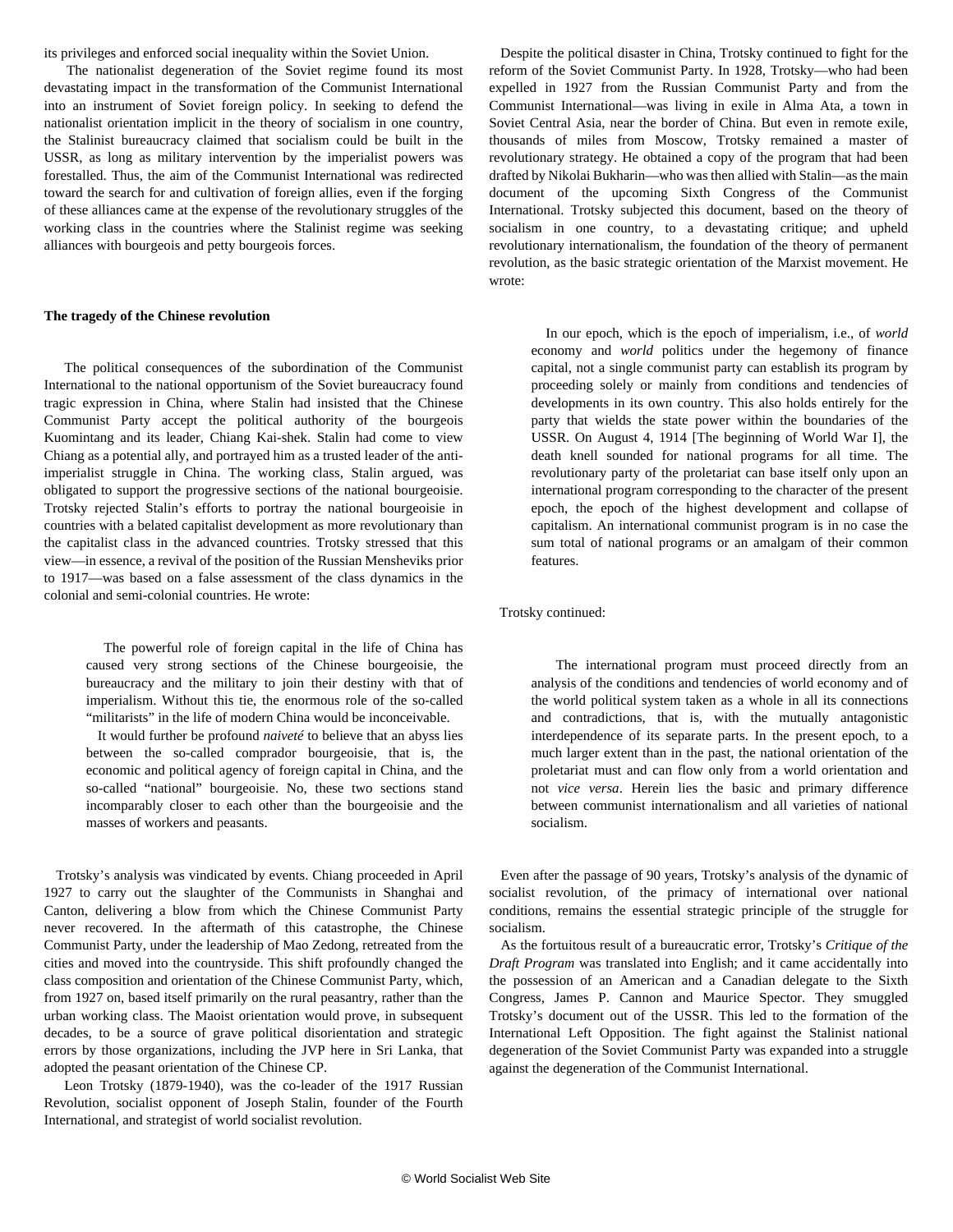#### **Germany: "The key to the international situation"**

 Between 1928 and 1933, the International Left Opposition considered itself a faction of the Communist International. Its activities were directed toward the revolutionary reorientation of the Stalinist dominated International and parties. Trotsky was not willing to abandon the Communist International as long as there remained the possibility of bringing about a change in its policies. A major factor in Trotsky's political calculations was the crisis in Germany, which he described as "the key to the international situation."

 In January 1929, Trotsky was deported from the Soviet Union to the Turkish island of Prinkipo. He now lived as a stateless exile on what he referred to as "a planet without a visa." But despite his isolation on an island off the coast of Istanbul, Trotsky developed an analysis of the situation in Germany that was extraordinarily prescient. He called for the formation of a united front of the German Communist Party and the Social Democratic Party against the fascist menace.

 The Nazi party had become a mass movement. Were it to come to power, Trotsky warned, the results would be a political catastrophe for the international working class. Everything had to be done to block the Nazis' march to power. But this required a change in the reckless, utterly disoriented, and unbelievably stupid policies of the German Communist Party. Following blindly the line set in Moscow, the German Communist Party not only refused to form a united front with the other mass workers party, the Social Democratic Party, it claimed that the SPD—which still commanded the support of millions of workers—was a "social-fascist" organization, all but identical to the Nazis. As there was, it claimed, no difference between the SPD and the Nazis, no common defensive actions between the two mass workers' parties against Hitler's forces were permissible.

 As Trotsky had warned, the policies of the Communist Party cleared Hitler's path to power. With the critical support of high-placed bourgeois politicians, Hitler became chancellor of Germany on January 30, 1933. The Nazi regime moved quickly to destroy—without any organized resistance—the mass organizations of the working class. Despite this historically-unprecedented political disaster, the Communist Party—without any opposition within the Communist International—continued to insist that its policies had been correct. The German catastrophe compelled Trotsky to alter his approach to the struggle against Stalinism. He concluded that the reform of the Communist International was impossible. The Third International was dead as a revolutionary organization. It was necessary to build the Fourth International.

## **Trotsky's founding of the Fourth International**

 Trotsky's call for the creation of a Fourth International was linked to his assessment of the Soviet regime. He concluded that the reform of the bureaucratic regime was impossible. The bureaucracy had become a counter-revolutionary social force, ruthlessly defending its privileges through the suppression of the working class within the Soviet Union; and cynically betraying the struggles of the working class beyond the borders of the USSR. The evolution of the Soviet Union toward socialism required the overthrow of the Stalinist regime in a political revolution. Only through a revolutionary uprising of the Soviet working class and the overthrow of the bureaucracy would it be possible to re-establish Soviet democracy and prevent the destruction of the Soviet Union and the reintroduction of capitalism.

 The five years between Trotsky's call for the formation of the Fourth International in 1933 and the founding congress in 1938 were among the most tragic in the history of the socialist movement. Despite the unprecedented crisis of the world capitalist system, the working class suffered a series of disastrous defeats. The cause of the defeats was not an absence of the will to struggle. Rather, the years between 1933 and 1938 witnessed an immense upsurge in the class struggle. In 1936 France was convulsed by strikes of an incipiently revolutionary character. In May and June, there were more than 12,000 strikes involving more than two million workers, affecting virtually every section of industry. The most militant actions involved the seizure of factories by revolutionary minded workers. In July 1936, Spanish and Catalan workers responded to an attempted coup d'état by fascist-minded generals, led by Francisco Franco, with a mighty uprising.

 But in both France and Spain, the initial victories of the working class ended in demoralization and defeat. The political instrument of the defeats was the "Popular Front,"—that is, the alliance of the Stalinist and social democratic parties and trade unions with the bourgeoisie. The explicit basis of this alliance was the defense of capitalist property against the revolutionary aspirations of the working class. The Stalinists insisted that the fight against fascism consisted of nothing more than the defense of bourgeois democracy. The working class, the Stalinists insisted, could only fight fascism in an alliance with the liberal democratic sections of the capitalist class. It was, therefore, impermissible to advance and fight for a socialist program, for it would alienate the democratic capitalists and drive them into the camp of the fascists.

 The counter-revolutionary significance of the Popular Front found its fullest expression in Spain, where the Stalinist party, controlled by agents of the Soviet secret police, the GPU, hunted down and murdered those who insisted that the defeat of Franco required the mobilization of the working class and the peasantry on the basis of a revolutionary program. The Stalinists ensured the victory of Franco.

 As Stalin was carrying out the betrayal of the working class beyond the borders of the USSR, his "Great Terror" within the Soviet Union—epitomized by three public trials in Moscow between 1936 and 1938—involved the physical extermination of an entire generation of Marxist revolutionaries.

 These were the conditions under which Trotsky founded the Fourth International. His insistence on the necessity of a new International encountered opposition from those who claimed that his condemnation of the Stalinist regime was too uncompromising and absolute. Another criticism was that the Trotskyist movement was too small to establish a new International, and that, moreover, an International could only be founded on the basis of "great events."

 Trotsky answered his critics by insisting that the founding of the Fourth International was, indeed, based on "great events": the greatest defeats of the working class in history. These defeats had exposed the treachery and political worthlessness of the old organizations. Moreover, the critical issue was not the size of a party, but the quality of its program—that is, whether or not the program advanced by the Fourth International was based on a correct appraisal of the nature of the historical epoch and the correct formulation of the political tasks of the working class.

 Of course, the question of size is not unimportant. The overthrow of capitalism cannot be accomplished through a conspiracy of a handful of people. The socialist revolution requires the conscious participation of great masses of people. But it is an axiom of Marxism that theory can only become a material force, in a historically progressive and revolutionary sense, if the program of the party identifies and articulates objective necessity. Those parties that are based on a false appraisal of objective conditions, whose program does not correspond to the demands of the historical epoch, must eventually suffer, whatever their ephemeral successes, political shipwreck.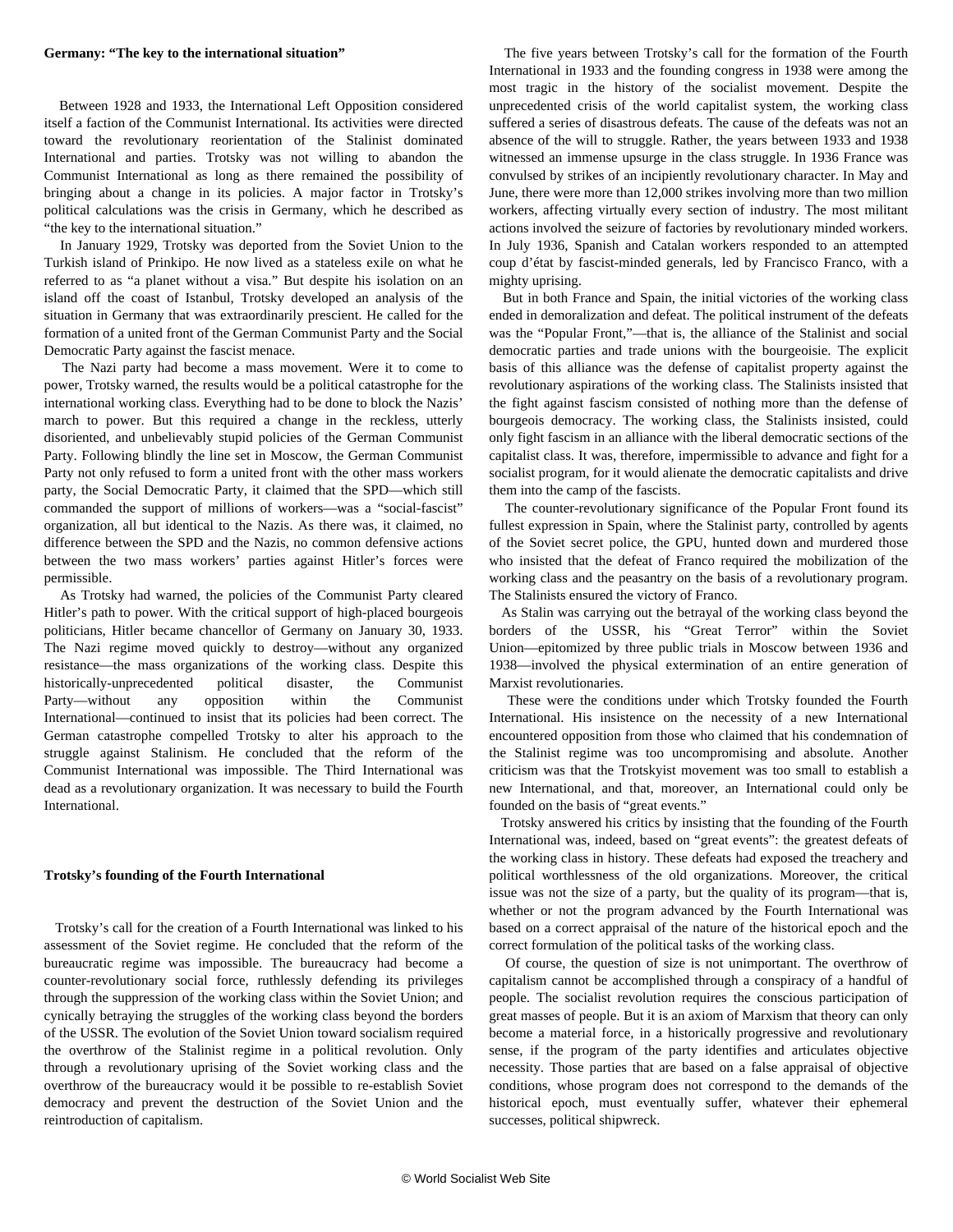# **The persistence of the Fourth International**

 What, then, accounts for the historical *persistence* of the Fourth International? Above all, it is the correspondence of the analysis and program of the Fourth International with the objective character of the epoch. The founding document of the Fourth International defined the present historical epoch as that of the death agony of capitalism. Trotsky wrote:

 The economic prerequisite for the proletarian revolution has already in general achieved the highest point of fruition that can be reached under capitalism. Mankind's productive forces stagnate. Already new inventions and improvements fail to raise the level of material wealth. Conjunctural crises under the conditions of the social crisis of the whole capitalist system inflict ever heavier deprivations and sufferings upon the masses. Growing unemployment, in its turn, deepens the financial crisis of the state and undermines the unstable monetary systems. Democratic regimes, as well as fascist, stagger on from one bankruptcy to another.

 Trotsky's warnings of a catastrophe were realized. The Second World War, which erupted exactly one year after the founding of the Fourth International, claimed more than sixty million lives. With the indispensable assistance of the Stalinist parties, the capitalist class was able to survive—through a combination of political compromises, tactical concessions and, when absolutely necessary, ruthless repression—the upheavals that swept the globe in the aftermath of the war. For several decades, rebuilding upon the ruins of war, capitalism experienced a substantial economic growth. But the fundamental contradictions—between social production and private ownership of the productive forces, between the integrated character of the world economy and the nation-state system—persisted.

 The dissolution of the Stalinist regimes in Eastern Europe and the Soviet Union was universally hailed by the ruling elites and their media propagandists and academic apologists as the triumph of capitalism over socialism. The triumphalism of the 1990s was based on two lies: that the Stalinist regimes were socialist and that the contradictions of capitalism had been somehow overcome. But, in light of the experiences of the past 30 years, it is evident that the celebrations of capitalism's triumph were, to say the least, premature. The ruling elites had proclaimed that in the aftermath of the dissolution of the Stalinist regimes, capitalism would bestow upon humanity peace, prosperity and universal democracy.

 The reality has proved very different. Beginning with the American invasion of Iraq in 1991 and the civil war in Yugoslavia, there has been endless military conflict. The "War on Terror"—launched after the events of 9/11—is now in its eighteenth year, with no end in sight. Rather, the intensification of geopolitical rivalries and conflicts is leading, inexorably, to the outbreak of a Third World War. The United States has made it clear that it will not allow China to replace it as the principal world power, even if it must use military force to counter the rise of China. At the same time, the United States is on a collision course with Russia, which Washington views as an obstacle to its plans to dominate Eurasia and the Middle East. Only last week, the US ambassador to NATO declared that the United States was prepared to carry out a preemptive strike against Russia to counter what it claims to be the illegal development of offensive weapons.

Such an open threat is a dangerous escalation of the conflict between the two most heavily nuclear-armed powers. The world is moving to the very brink of a nuclear war, whose lethal consequences defy description.

 Against the backdrop of escalating international violence, social tensions are mounting in every country—and especially in the advanced capitalist countries, including the United States. The underlying causes of the tensions are persistent economic crisis and staggering levels of social inequality. Less than a dozen billionaires possess more wealth than half the world's population. Jeff Bezos, the owner of Amazon, has a personal fortune estimated at \$150 billion. In the course of just one hour, the millions that are added to his fortune constitute a substantial multiple of the total amount of money that will be earned by the average worker in the course of a lifetime.

# **Social inequality and the breakdown of democracy**

 Social inequality inevitability generates social and class conflict. At a certain point, the social tension becomes so extreme that the mechanisms of democracy begin to break down. This is the situation that is now emerging throughout the world. The election of Donald Trump as president of the United States is the symptom of a systemic breakdown of the long-established democratic political structures through which the capitalist class has ruled. There is widespread discussion of the danger of fascism returning to power.

 In *How Democracy Dies*, the authors Steven Levitsky and Daniel Ziblatt write forlornly:

 Is our democracy in danger? It is a question we never thought we'd be asking … Over the past two years, we have watched politicians say and do things that are unprecedented in the United States—but that we recognize as having been the precursors of democratic crisis in other places. We feel dread, as do so many other Americans, even though we try to reassure ourselves that *things can't really be that bad here*.

 Yet, we worry. … Are we living through the decline and fall of one of the world's oldest and most successful democracies?

 Madeleine Albright, the former US secretary of state, has written a book, titled *Fascism: A Warning,* in which she provides the following simplistic explanation for the resurgence of the extreme right in the United States:

 If we think of fascism as a wound from the past that had almost healed, putting Trump in the White House was like ripping off the bandage and picking at the scab.

 But this political diagnosis ignores the fact that the resurgence of authoritarianism is a world-wide phenomenon. In *The People Versus Democracy*, Yascha Mounk calls attention to the global scale of the revival of fascist movements:

 It is tempting, for example, to see Donald Trump as a uniquely American phenomenon. … And yet, the real nature of the threat Trump poses can only be understood in a much wider context: that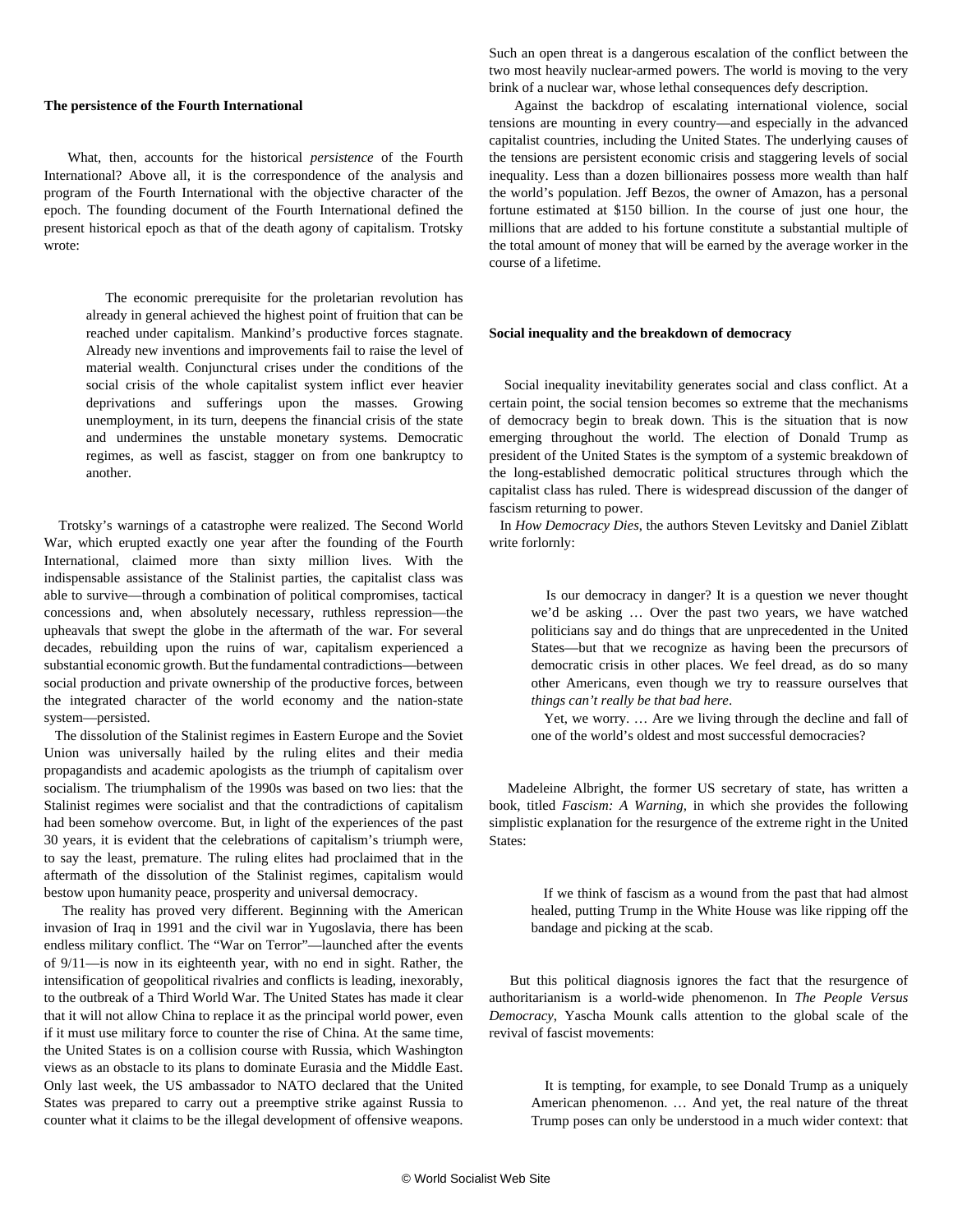of the far-right populists who have been gaining strength in every major democracy, from Athens to Ankara, from Sydney to Stockholm, and from Warsaw to Wellington. Despite the obvious differences between the populists who are on the rise in all these countries, their commonalities go deep—and render each of them a danger to the political system in surprisingly similar ways.

 Another recently published book, *How Fascism Works*, by Jason Stanley, calls attention to the global character of the growth of right-wing extremism:

> In recent years, multiple countries across the world have been overtaken by certain kinds of far-right nationalism; the list includes Russia, Poland, India, Turkey and the United States … I have chosen the label 'fascism' for ultranationalism of some variety (ethnic, religious, cultural), with the nation represented in the person of an authoritarian leader who speaks on its behalf.

 The most dangerous manifestation of the fascist resurgence is provided by recent developments in Germany, where the Nazis—more than seventy years after the collapse of the Third Reich and end of World War II—are once again emerging as a serious political force. Nazi demonstrators, chanting racist and antisemitic slogans, have marched through the streets of Chemnitz and Dortmund. What makes these demonstrations particularly significant is not their size. The Nazis are still a relatively small political force, and are despised within Germany. But the Nazis enjoy powerful patrons at the highest levels of the German state. Following the demonstration in Chemnitz, the interior minister of the ruling coalition government, Horst Seehofer, expressed his warm sympathy for the Nazi mob. The head of the Ministry for the Protection of the Constitution, Hans Georg Maassen, denied—despite video evidence to the contrary—that the mob had threatened foreign bystanders who were witnessing the demonstration.

 What is to account for the revival of Nazism in Germany, the very country which experienced the full horrors of the Third Reich? All over the country there are countless memorials that pay tribute to the memory of the victims of Hitlerism. But, like a disease that has been in remission but not cured, the old symptoms are once again manifesting themselves. Trotsky, who produced the greatest analysis of fascism, insisted that this political scourge was rooted in the contradictions of capitalism, and that the breakdown of bourgeois democracy—beneath the pressure of global economic crisis, international geopolitical tensions, and domestic social conflict—was an irreversible process.

 Democracy cannot be rescued and restored to health on the basis of capitalism. All the warnings made by Trotsky in the 1930s, when he denounced the treacherous politics of Popular Frontism—which subordinated the working class to the so-called "liberal" and "progressive" bourgeois parties and, thereby, assured the victory of fascism—acquire immense contemporary relevance. In 1936, Trotsky wrote:

 By lulling the workers and peasants with parliamentary illusions, by paralyzing their will to struggle, the People's Front creates the favorable conditions for the victory of fascism. The policy of coalition with the bourgeoisie must be paid for by the proletariat with years of new torments and sacrifices, if not by decades of fascist terror.

 All of Trotsky's warnings were realized. The "People's Front" (or "Popular Front") ended in disasters that cost the lives of tens of millions of people between 1939 and 1945. And yet, the enemies of Trotskyism—i.e., the pseudo-left political frauds who dismiss the lessons of history—advocate today the same policies that were responsible for the catastrophes of the 1930s and 1940s. Professor Chantal Mouffe, who is among the most celebrated of contemporary pseudo-left theorists, advocates a "Left Populism," which is nothing more than the latest version of neo-Stalinist popular front class collaboration. Calling openly for the rejection of "essentialist" left politics based on the revolutionary role of the working class and the centrality of its struggle against capitalist exploitation, Mouffe asserts that Left Populism "does not require a 'revolutionary' break with the liberal democratic regime."

 She writes that "it is possible to bring about a transformation of the existing hegemonic order without destroying liberal-democratic institutions." The capitalist-imperialist state—the brutal and massively armed guardian of exploitation, oppression, and inequality—should be left intact. And, so, what is Professor Mouffe's alternative to the Marxist program for the revolutionary overthrow by the working class of the capitalist state, the expropriation of the capitalist oligarchs, and the abolition of private ownership of the means of production and finance? She writes: "A left populist approach should try to provide a different vocabulary" and a "different language" that might appeal to supporters of right-wing parties! Is it possible to imagine a more blatant expression of political bankruptcy? Professor Mouffe would have us believe that the danger of fascism can be combatted without mobilizing the working class on the basis of a revolutionary program. It is merely necessary to decorate reformism with a new vocabulary.

# **The crisis of revolutionary leadership**

 The political alternatives that present themselves in the epoch of the death agony of capitalism are either fascist barbarism or socialist revolution. The triumph of one or the other will determine the future of mankind. The victory of fascism means the death of human civilization. The victory of the socialist revolution opens up the possibility of a revival and flowering of human civilization on a new and glorious level. That is the choice before us.

 Surveying the vicissitudes of the revolutionary struggles of the first decades of the twentieth century, and seeking to explain the cause of the many defeats that had followed the great victory of October 1917, Trotsky identified the "crisis of the revolutionary leadership" as the basic problem of the epoch. The objective conditions existed for the victory of socialism. But what remained was the unresolved problem of subjective leadership. This remains the fundamental task of our epoch.

 The opponents of Trotskyism—particularly among the representatives of the countless varieties of petty-bourgeois pseudo-left politics—habitually attack the Fourth International as "sectarian." They cannot abide the refusal of the International Committee to tie itself, as the petty-bourgeois pseudo-left has, to the apron strings of the ruling class.

 Incensed by our adherence to principles, our opponents point to the fact that the Trotskyist movement has not recruited millions to its ranks. A refrain popular among our enemies is that "The Fourth International was proclaimed by Trotsky, but never built." With this sentence they separate the evolution of the Fourth International from the entire history of the class struggle over the last eighty years. They prefer to forget that the parties and organizations favored by the pseudo-left—the Stalinists, the Maoists, the bourgeois nationalists, the labor bureaucracies—sought to block the development of the Fourth International by slandering,